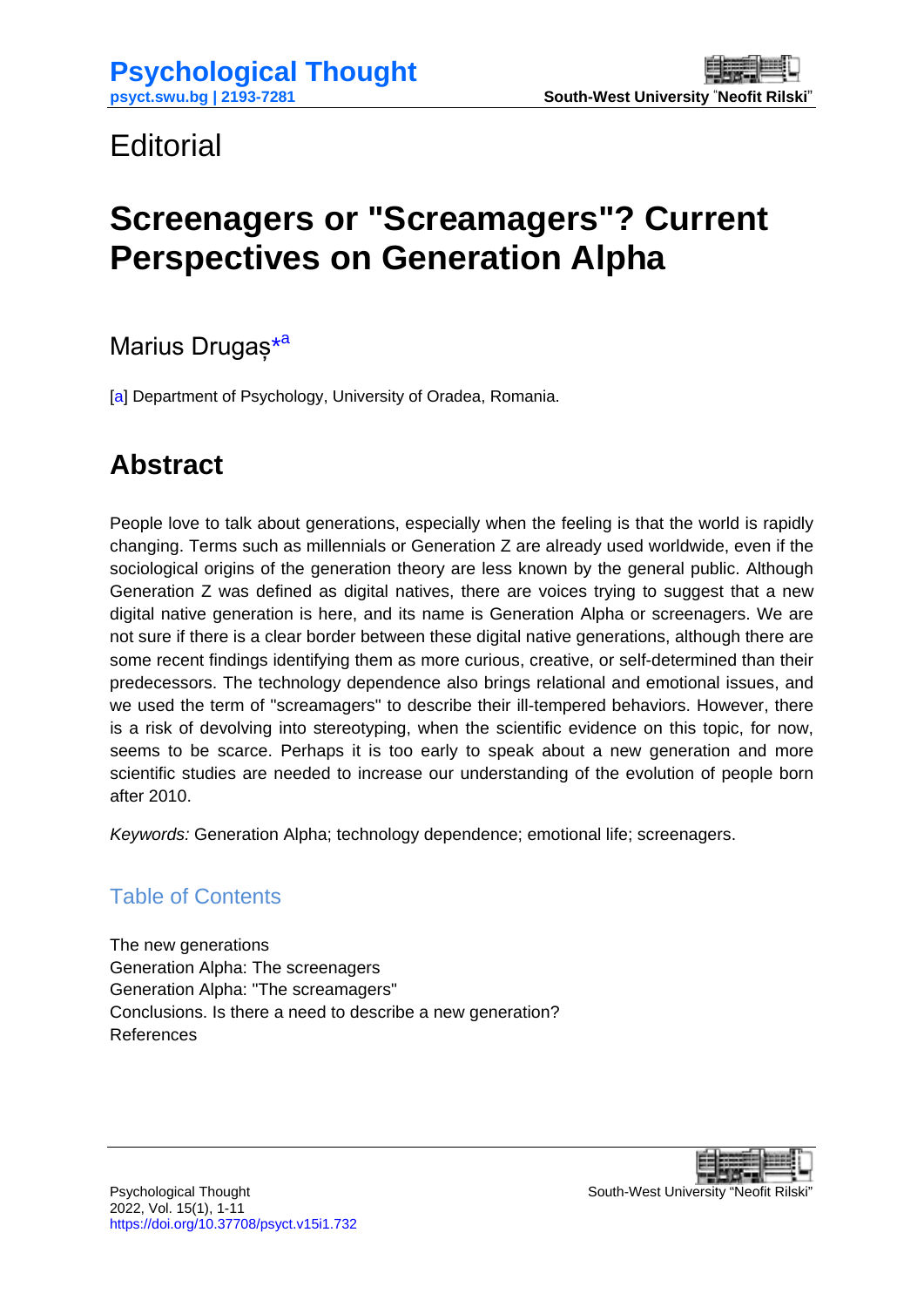Psychological Thought, 2022, Vol. 15(1), 1-11,<https://doi.org/10.37708/psyct.v15i1.732> Received: 2022-03-28. Accepted: 2022-04-02. Published (VoR): 2022-04-30. Handling Editor: Natasha Angelova, South-West University "Neofit Rilski", Blagoevgrad, Bulgaria. \*Corresponding author at: Department of Psychology, University of Oradea, Romania. E-mail: [mdrugas@uoradea.ro](mailto:mdrugas@uoradea.ro)



This is an open access article distributed under the terms of the Creative Common Attribution License [\(https://creativecommons.org/licenses/by/4.0\)](https://creativecommons.org/licenses/by/4.0), which permits unrestricted use, distribution, and reproduction in any medium, provided the original work is properly cited.

Apparently, the concept of "generation" has its origins in the field of sociology. Karl Mannheim, a German sociologist with a certain influence in the first half of the 20th century, is credited to be a pioneer in this regard [\(Pilcher, 1994\)](#page-9-0), as he offered a systematic approach of generations and he integrated it into a larger sociological theory of knowledge. In a chapter published in 1928, Mannheim emphasized the importance of understanding the generations, as they reflect the rapid social changes that take place in short periods of time [\(Mannheim, 1928/1952\)](#page-9-1). However, as the German sociologist observed, the unity of a generation shouldn't be confused with the social connections that lead to the formation of a concrete group, as the ties between the members of a generation are more abstract. For an easier understanding, he compared the generations with the position of an individual in the structure of a society (e.g., entrepreneur), may it be acknowledged or not. Five characteristics were considered as critical to describe a generation from a sociological point of view [\(p. 292\)](#page-9-1):

(1) Each generation is followed by another generation, as new individuals are born, participate to the social life, forget what is useless and create new ideas;

(2) Previous members of a generation are continuously disappearing, taking with them a part of the past practices and knowledge;

(3) The members of a generation inhabit a limited time and social interval in history (i.e., they are born not only in similar times, but also in similar social environments, making it impossible to compare the generations of adult Romanian peasants in the early 1900's with the adult Viennese generation from the same period);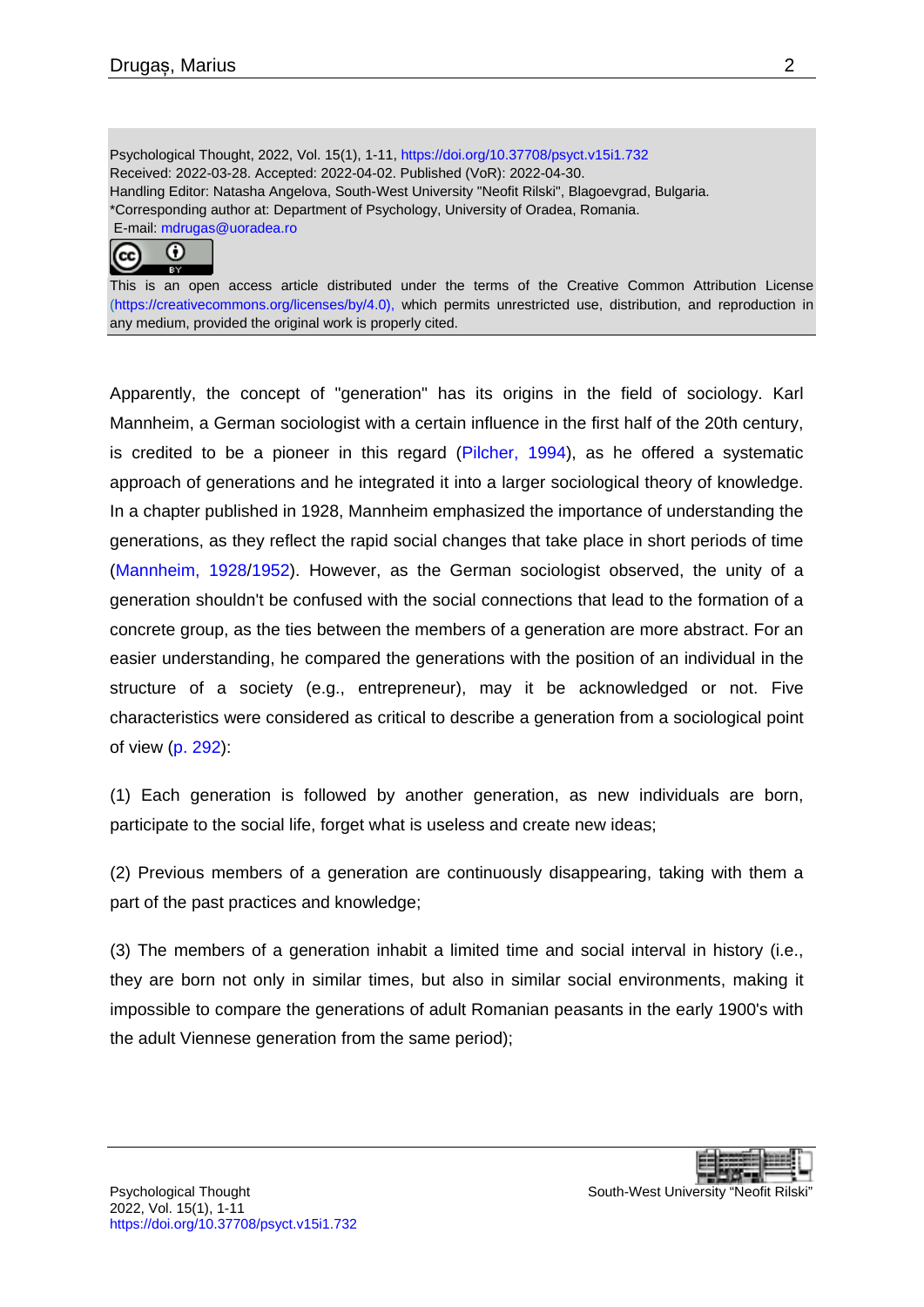(4) the cultural heritage must be transmitted to future generations, as a set of practices, values, social norms etc., that are considered important enough to be memorized and learned by the new generation;

(5) the transition from one generation to another is a smooth process, as the oldest from the previous generation doesn't meet directly the youngest from the new generation.

The transition is ensured by members that are both familiar with the traditions of the old generation and are willing to understand up to a point the changes brought by the new generation.

According to [Strauss and Howe \(1991\)](#page-9-2), a generation consists of people born every ~20 years (similar opinions can be found in literature, e.g., [Oblinger & Oblinger, 2005\)](#page-9-3), with a lifespan of ~80-90 years. During this period, several generational turnings are expected to appear. The High turning is the first in the life of a generation, with an established general consensus about the direction of a society, with strong institutions, few rebellion acts and a strong feeling of conformism. The second turning was entitled The Awakening, when the feelings of autonomy are rising, people are criticizing the social order and they are looking for the new spiritual, authentic self. The Unraveling is the third turning, with a strong development of individualism and lack of trust in traditional institutions. The fourth and final turning is The Crisis, when the old institutional ways are eliminated and replaced with new ones, reflecting a new social order, and offering in the end a new feeling of belonging to a large social group.

Most authors (e.g., [Bonchiș,](#page-8-1) 2021; [Oblinger & Oblinger, 2005\)](#page-9-3) identify the following generations, and we offer the approximate time interval for each one:

- The matures, the traditionalists or the builders, born between 1900 and 1946;
- The Baby Boomers, born between 1946 and 1964;
- Generation X, born between1965-1980;
- Generation Y or the *Millennials*, born between 1981 and 1995;
- Generation Z, born between 1996 and 2010.

#### <span id="page-2-0"></span>**The new generations**

In our modern times, terms such as "Millennial" and "Generation Z" are already used worldwide by people that are not necessarily specialists in the field of psychology. Almost everyone who uses a smartphone and has an account on social media is familiar with these terms, but the growing scientific interest is obvious. For example, searching the Web of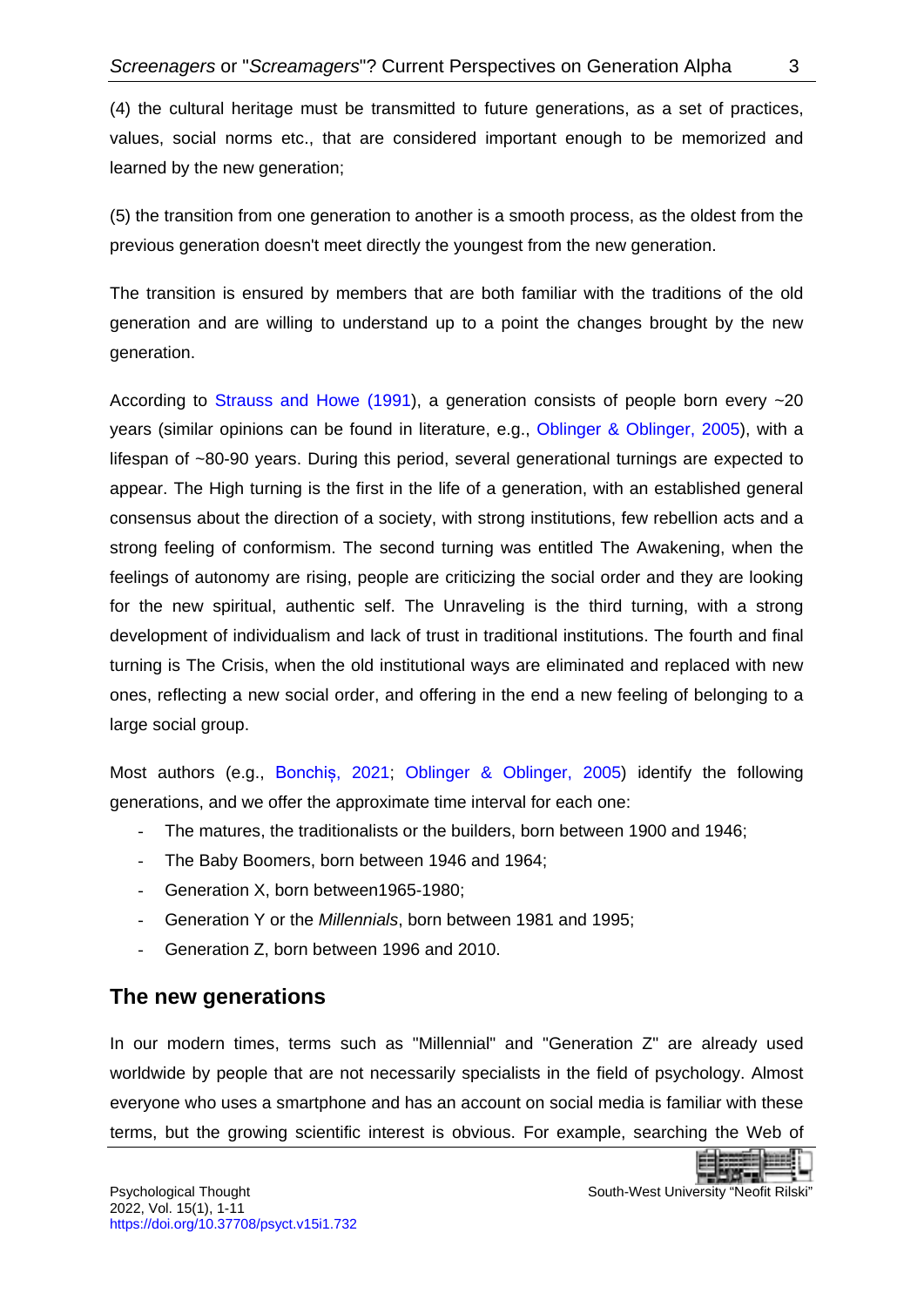Science database in March 2022 for the keywords "Generation Z" returned 845 results for the category "publication titles", with 449 of them (more than half!) being published since 2019. Searching in all categories, we found 85,820 results, with more than 26,000 results since 2019.

Topics such as media dependence [\(Valkenburg & Piotrowski, 2017\)](#page-9-4), or the relation between gadgets and cognitive processes ([Drugaș, 2021;](#page-8-2) [2022\)](#page-8-3) are clearly connected with recent research in the field of Generation Z, but in the scientific literature we can find very few articles investigating Generation Alpha.

According to the above-mentioned classification, the last members of Generation Z were born around 2010; so, a logical question arises: what is the status, in terms of generations, of those people born after that year? Is there a need to identify and define the characteristics of a new generation? If so, what is its name?

Mark McCrindle, who describes himself as a futurist, demographer, and social commentator, suggested the use of "Generation Alpha" to describe the cohort of people born after 2010, in an era defined by unprecedented technological advancement [\(McCrindle, 2020\)](#page-9-5). The name was catchy and was quickly adopted, for example, by marketing journals (e.g., *[Meet the Mini Millennials: Generation Alpha](#page-9-6)*, 2021).

Still, a name for this new generation is yet to be established and acknowledged, as the term of "Generation Alpha" is still debatable. It mainly arose from the writings of a single author, McCrindle, who will certainly gather a lot of citations in the following years. Alternate names, such as *screenagers* or *the wired generation* were used by [Ziatdinov and](#page-10-2) Cilliers (2021), with reference to Gen Alphas exposure to the screens of smart devices.

However, there is a strong resemblance between the members of the Generations Z and Alpha. Since birth, both cohorts experienced a world with internet and smart devices, with trendy apps to have fun, communicate, learn and even work with. Both generations enjoyed unmatched attention and cuddliness from their Gen Y parents.

So, will there be significant changes for Gen Alpha, compared to Gen Z? Can we talk about a new generation, if its oldest members are around 10 years old? Can we draw conclusions about the characteristics of a generation, based on scientific studies of children conducted in the last few years?

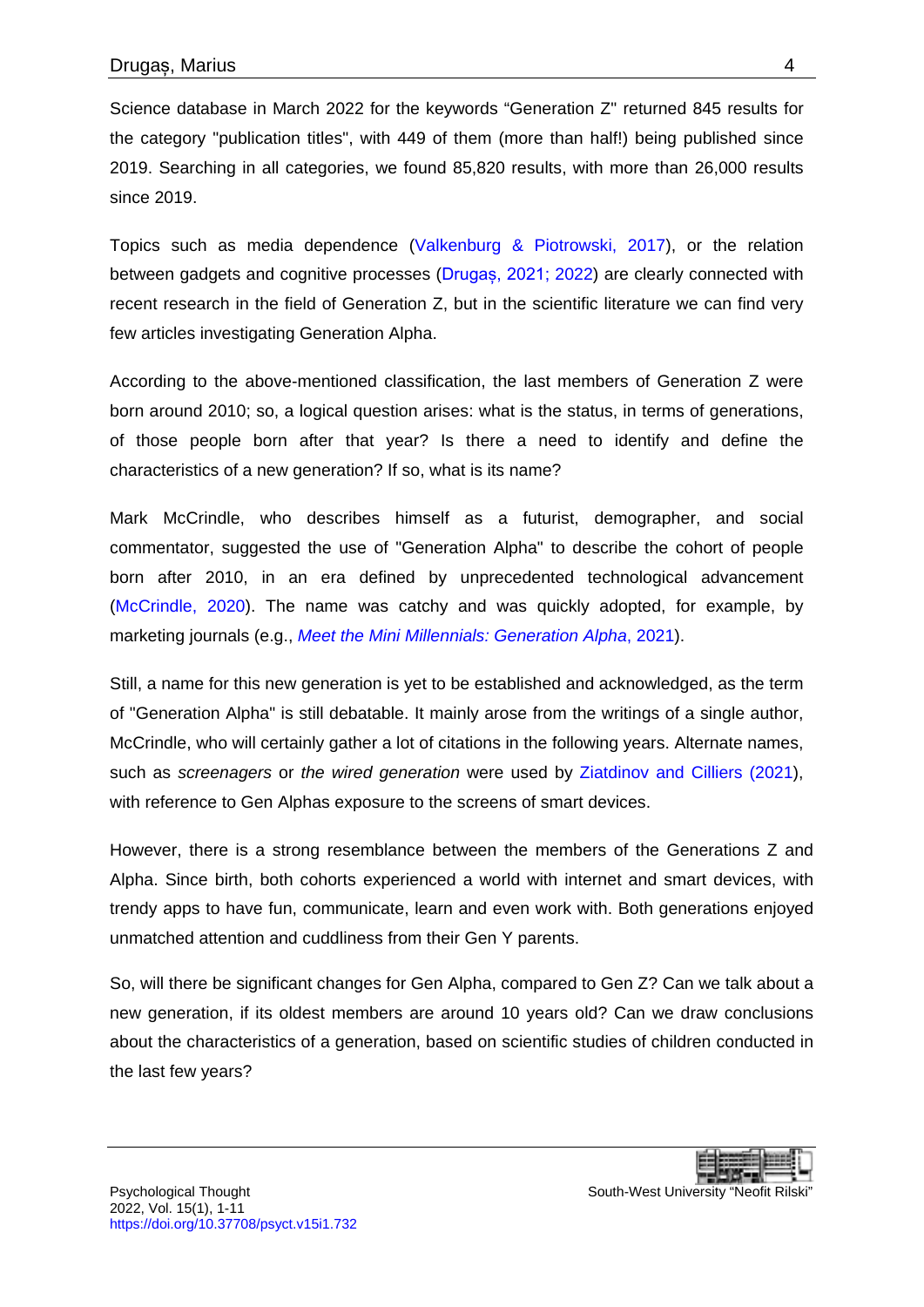#### <span id="page-4-0"></span>**Generation Alpha:** *The screenagers*

Their development in front of the screens of smart devices and growing up with social media apps, such as Instagram or Snapchat, is definitory for this generation, who will start working later than its predecessors, but will receive more formal education.

For some authors, conducting research on children born after 2010 means automatically that they targeted Generation Alpha (e.g., [Putri & Umah, 2020\)](#page-9-7), and they emphasize an important characteristic of its members: "most understand technology" (p. 132). However, the same claim has been previously made by [Prensky \(2001\)](#page-9-8), but for the Gen Z! Can we speak of a deeper understanding of technology, or perhaps our expectations are too high in this regard? For example, Drugas (2021) identified in the scientific literature that digital natives are not that "net-savvy" as it is expected. They are rather consumers, and not creators of digital content, and more than three quarters of them are using only the basic functions of digital apps.

It is specific for Gen Alpha that the COVID-19 pandemic infused a boost of using smart devices very early in their life, so technology was integrated in their education earlier than for Gen Z. But are these children really prepared for the challenges of the online life?

In their virtual world, the Gen Alphas have easy access to interlinked information of all kind, but the reliability of online information is questionable. Their speed of browsing, their need for short answers and immediate feed-back, their preference for multitasking behavior, all these are obstacles in the development of critical thinking, which takes time, attention, or interest for details ([Bonchiș, 2022](#page-8-4)).

Qualitative research showed that Gen Alphas are more curious, creative and selfdetermined, compared to Gen Z [\(Apaydin & Kaya, 2020\)](#page-8-5). The same findings of cognitive flexibility and dynamism were found earlier by dos Reis (2018), who emphasized that Gen Alphas future jobs will be technologized and characterized by decision-making autonomy. According to [Ziatdinov and](#page-10-2) Cilliers (2021), Generation Alpha will be an entrepreneurial generation, and it is expected that one of two will obtain a university degree. They will probably build a career in new domains such as cyber-security or other digital-connected jobs, and perhaps their adapting capabilities will allow them to handle several jobs at once. This is a very optimistic view, but we wonder who will take care of the lesser jobs in 50 years. After all, we must admit that not all around us can be replaced by devices driven by artificial intelligence… And yes, we agree that technology is expected to play an increasing role in our lives, but what happens when the electric power is out and we need manual replacements?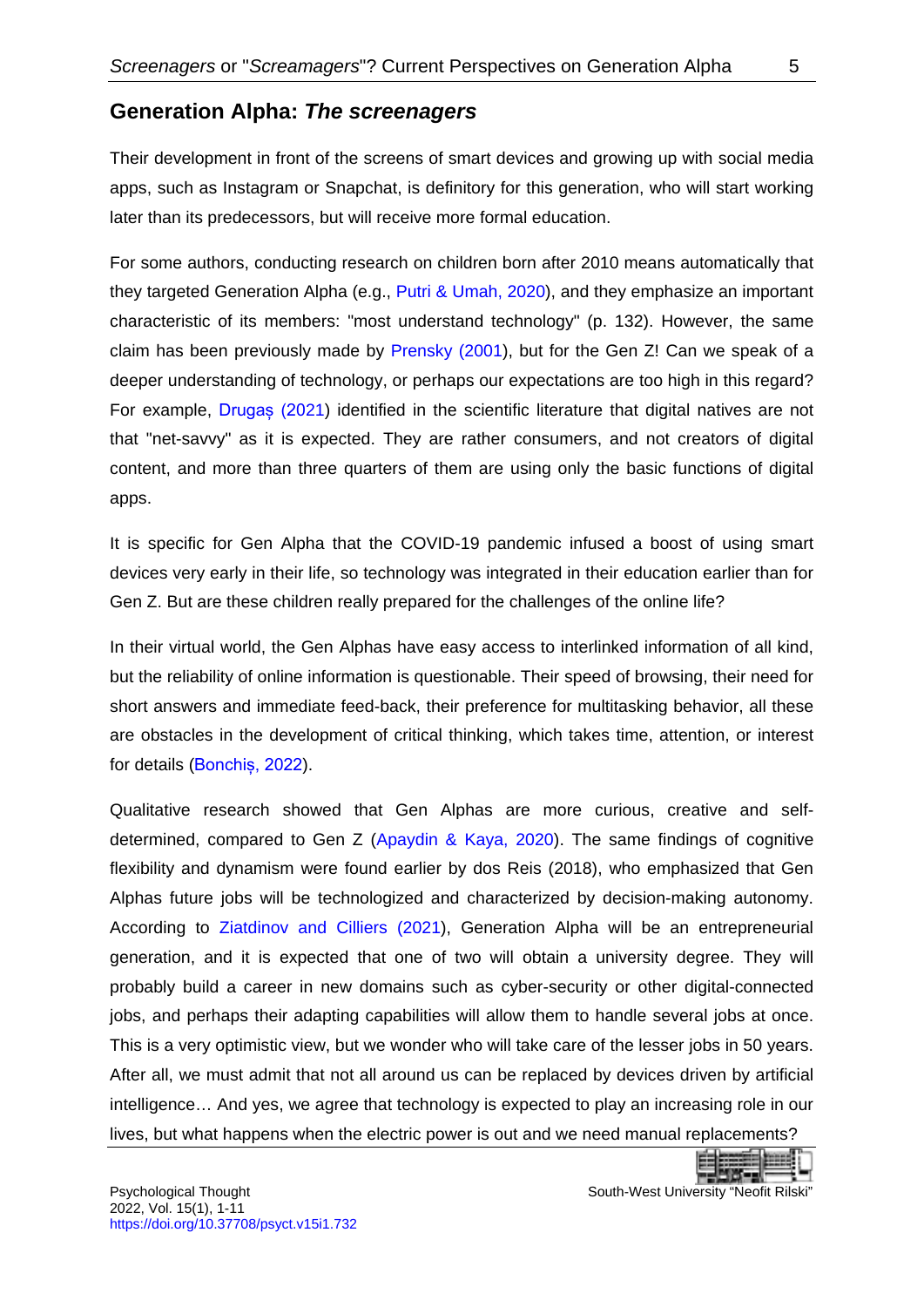#### <span id="page-5-0"></span>**Generation Alpha: "***The screamagers***"**

"With great power comes great responsibility", it is said in some movies in the Marvel universe. For Gen Alphas, with great technology dependence comes great relational problems. Their communication skills could be lower, so *GITMOE* ("Give It to Me, or Else") could be a good description for their egocentric behaviors.

Characteristics such as the need for recognition, impulsivity, or risk-taking behavior, will have to be in the attention of parents, who will be tasked with the healthy integration of technology in the everyday life of Gen Alphas [\(Jha, 2020\)](#page-8-6). [Bonchiș \(2022](#page-8-4)) describes Gen Alphas as creative and curious, but also notes that they are more ill-tempered, impatient and selfcentered, compared to Gen Z. According to [Selvi et al. \(2022, p. 273\)](#page-9-9), the Gen Alphas are missing some critical qualities, such as "loyalty, thoughtfulness, compassion, openmindedness, and responsibility".

The recommendations for the parents and teachers of Gen Alphas target the development of critical thinking, communication and collaborating skills, so non-traditional teaching methods (including online education) will certainly be required, but perhaps not all teachers are prepared for these challenges (Drugaș[, 2020\)](#page-8-7).

Knowing that there is a strong correlation between the socio-economic status of parents and the emotional intelligence of their children (.662, according to [Chitra, 2020\)](#page-8-8), we should remember that the parents of Gen Alphas are late Millennials or members of the Generation Z, who are willing to spend more time with their children (statistically speaking) and get more involved in their educational and personal life ([Drugaș, 2021](#page-8-2)).

Also, these modern parents will expose their children to personal chosen toys, foods, or personal care products that often have to meet best quality and safety characteristics (*[Meet](#page-9-6)  [the Mini Millennials: Generation Alpha](#page-9-6)*, 2021). Could the Gen Alphas become overindulged? Yes, perhaps. For example, Carter (2016) described how 4 days before Christmas an iPad Case, marketed to gen Alpha, was "the most wished for" tablet accessory.

Yes, *screenagers* is an appealing term, considering the critical role of technology in the life of nowadays children, but when we take into consideration their emotional and relational life, maybe *screamagers* will come to our minds.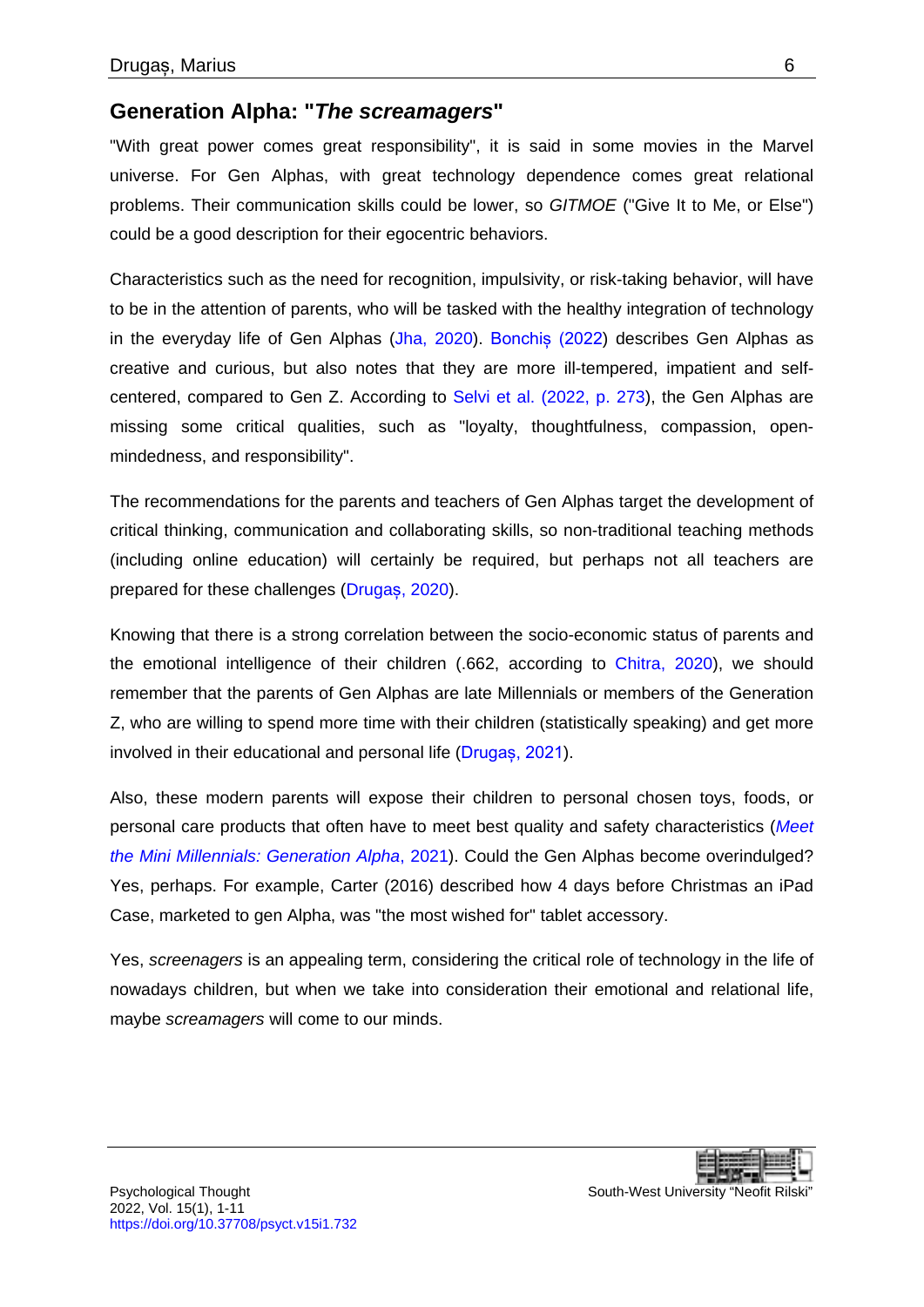<span id="page-6-0"></span>Most of the previous reported characteristics for the Generation Alpha appear in marketing journals, McCrindle's website (e.g., [https://mccrindle.com.au/insights/blog/the-generations](https://mccrindle.com.au/insights/blog/the-generations-defined/)[defined/\)](https://mccrindle.com.au/insights/blog/the-generations-defined/), personal blogs, glossy journals or popular science magazines.

Unfortunately, it seems that there is a gap in the scientific literature on the characteristics of Generation Alpha, and more ink is spilled on promoting its "catchy, but empty name" [\(Nagy &](#page-9-10)  [Kölcsey, 2017, p. 112\)](#page-9-10), and the scientific community agrees that "little is known and littler is wrote on this topic, for now" ([Bonchiș, 2021](#page-8-1)).

Nagy and [Kölcsey \(2017\)](#page-9-10) refuse to accept the birth of a new generation as a real and needed phenomenon; rather, they are willing to accept a Gen Z 2.0, whose members are just continuing the digital trends of Gen Z. The cited authors argue that, except for a few marketing interests, we know virtually nothing about the attributes of Gen Alpha and trying to impose a new name is nothing but a sign of vanity.

So, these efforts could seem a bit premature, because when we describe a generation, we should take into consideration the way its members interact with culture or if they are the initiators of social movements [\(Pinsker, 2020\)](#page-9-11).

Other authors adopt a lighter approach on this topic. For example, [dos Reis](#page-8-9) (2018) also noted that there is a lack of knowledge of parents and teachers on the characteristics of Gen Alphas, and we agree that more scientific studies are needed to increase our understanding of the evolution of people born after 2010.

In our opinion, it is premature to speak about a new generation, as their contribution to social life, for now, is limited, and the full cycle described by [Strauss and Howe \(1991\)](#page-9-2) didn't even reach its middle for the parents, the Millennials or the Generation Z. Maybe the massive technological exposure and its consequences, common to Gen Z and Gen Alpha, will be a critical characteristic for a cohort with larger birth intervals than before. We will wait and see if the ~20 years interval (around 2030) will be established as a new landmark, clearly identifying Generation Alpha, or if 2030 will be in fact the end of a 2.0 Generation Z.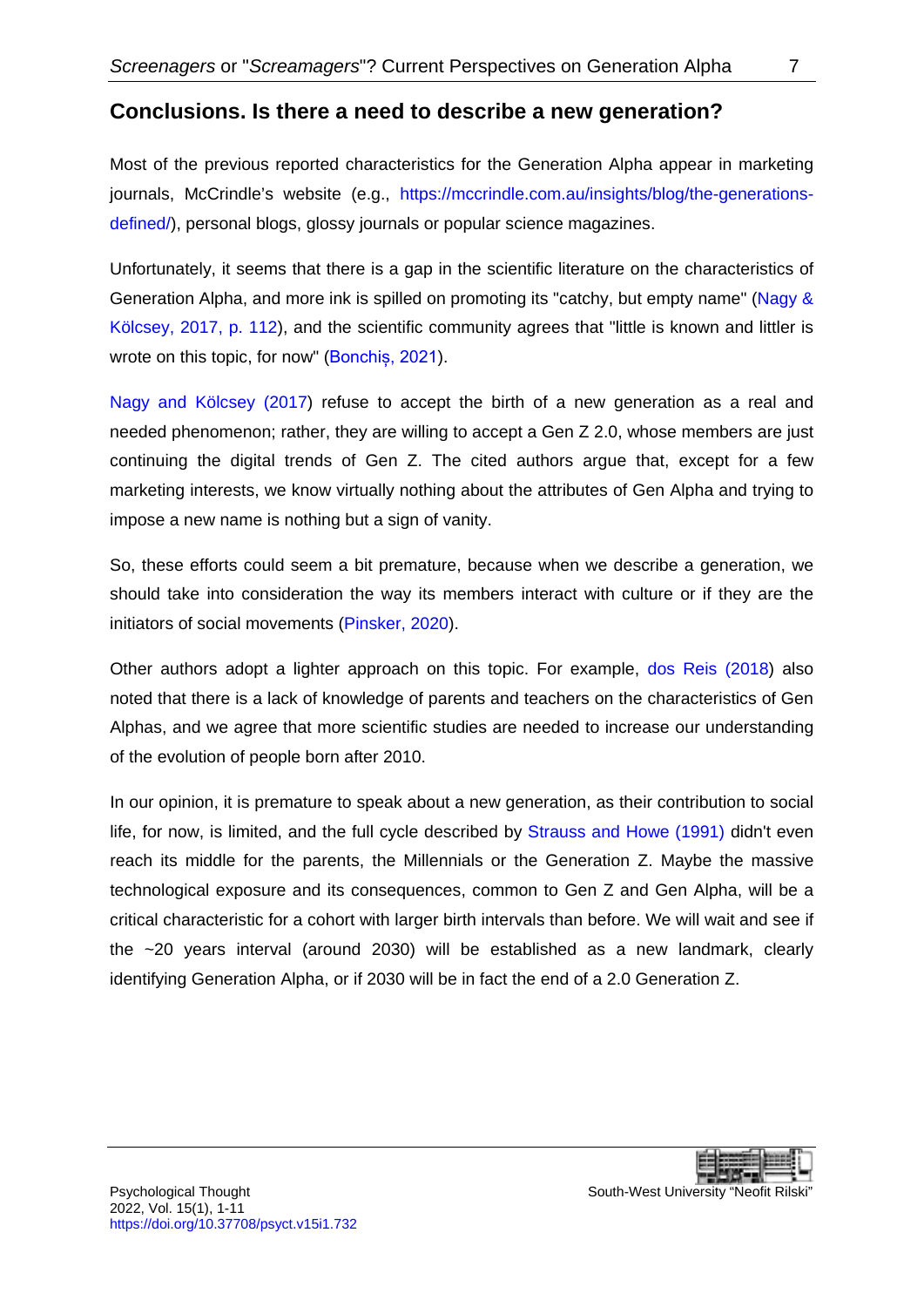### **Funding**

The author has no funding to report.

#### **Other Support/Acknowledgement**

The author has no support to report.

### **Competing Interests**

The author is a member of the Editorial board of Psychological Thought.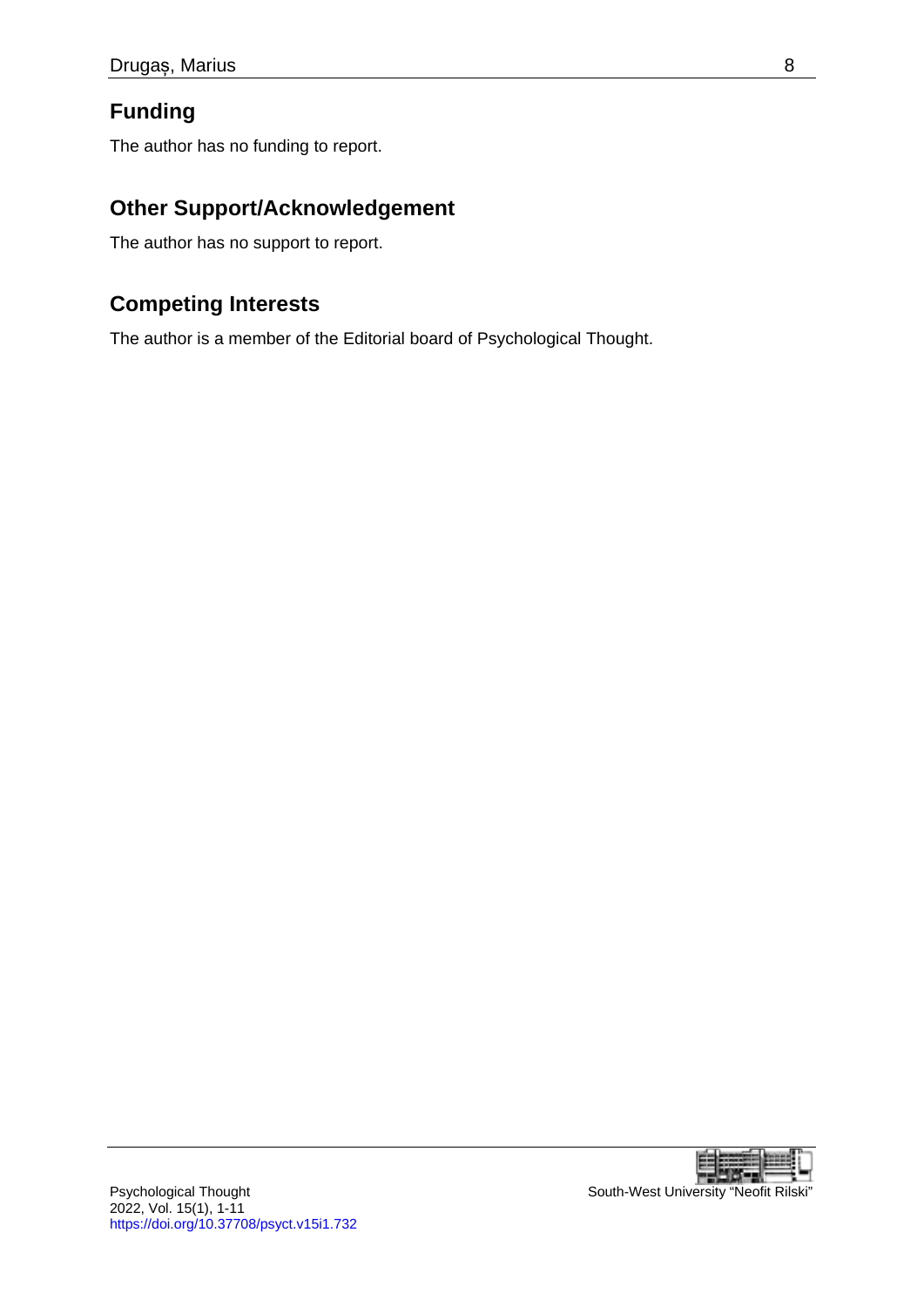## **References**

- <span id="page-8-5"></span><span id="page-8-0"></span>Apaydin, Ç., & Kaya, F. (2020). An analysis of the preschool teachers' views on Alpha Generation. *European Journal of Education Studies*, *6*(11), 123-140. <http://dx.doi.org/10.46827/ejes.v0i0.2815>
- <span id="page-8-1"></span>Bonchis, E. (2021). De la tradiționaliști la Generația Z [From tradiționalists to Generation Z]. In E. Bonchiș (ed.), *Generația Z* [Generation Z] (pp. 17-82)*.* Iași: Polirom.
- <span id="page-8-4"></span>Bonchiș, E. (2022). Generația Alpha. O mare provocare pentru părinți și cadre didactice [Generation Alpha. A great challenge for parents and teachers]. In G. Pânișoară (Ed.), *Parenting de la A la Z. 83 de teme provocatoare pentru părinții de azi* [Parenting from A to Z. 83 challenging themes for today's parents] (pp. 125-131). Iași: Polirom.
- Carter, C.M. (2016, December 2016). *The Complete Guide to Generation Alpha, The Children of Millennials*. Forbes. [https://www.forbes.com/sites/christinecarter/](https://www.forbes.com/sites/christinecarter/2016/12/21/the-complete-guide-to-generation-alpha-the-children-of-millennials/) [2016/12/21/the-complete-guide-to-generation-alpha-the-children-of-millennials/](https://www.forbes.com/sites/christinecarter/2016/12/21/the-complete-guide-to-generation-alpha-the-children-of-millennials/)
- <span id="page-8-8"></span>Chitra, A. (2020). Impact of socio economic status of parents' on the emotional intelligence of Generation Alpha kids. *International Journal of Latest Technology in Engineering, Management & Applied Science*, *9*(5), 46-48.
- <span id="page-8-9"></span>dos Reis, T. A. (2018). Study on the Alpha Generation and the reflections of its behavior in the organizational environment. *Journal of Research in Humanities and Social Science*, *6*(1), 9- 19.
- <span id="page-8-7"></span>Drugas, M. (2020). Teaching Psychology during the Covid-19 Pandemic. Challenges for Online Courses. *Psychological Thought*, *13*(2), 273-285.<https://doi.org/10.37708/psyct.v13i2.541>
- <span id="page-8-2"></span>Drugaș, M. (2021). Caracteristici ale memoriei la reprezentanții generației Z. Viața online [The memory processes of Generation Z. A life lived online]. In E. Bonchiș (Ed.), *Generația Z* [Generation Z] (pp. 139-162). Iași: Polirom.
- <span id="page-8-3"></span>Drugaș, M. (2022). Memoria la copii. Efectele gadgeturilor și utilizării internetului [Memory processes in children. The effects of gadgets and internet use]. In G. Pânișoară (Ed.), *Parenting de la A la Z. 83 de teme provocatoare pentru părinții de azi* [Parenting from A to Z. 83 challenging themes for today's parents] (pp. 269-274). Iași: Polirom.

<span id="page-8-6"></span>Jha, A. K. (2020, June 20). *Understanding Generation Alpha*.<https://doi.org/10.31219/osf.io/d2e8g>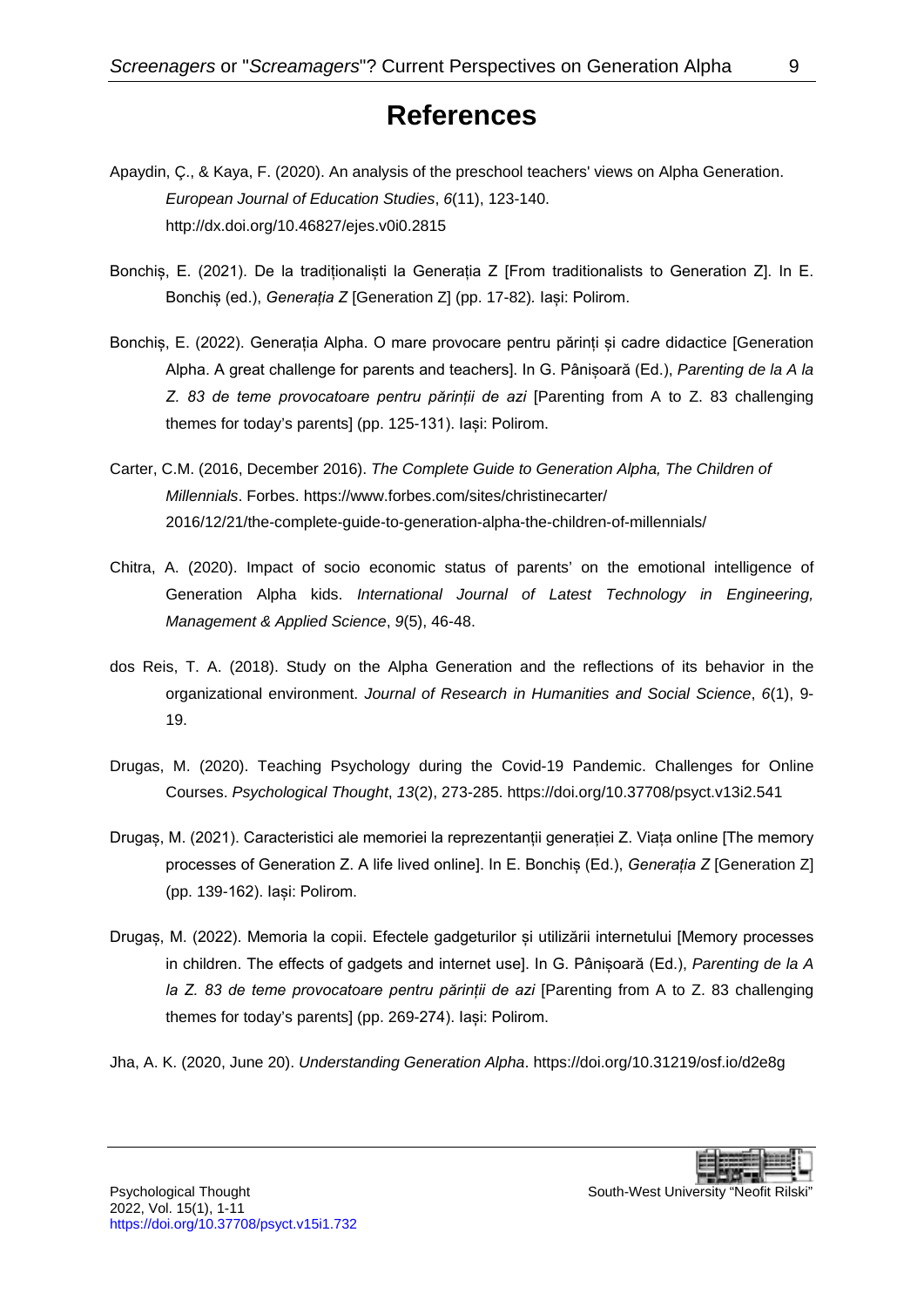- <span id="page-9-1"></span>Mannheim, K. (1952). The Problem of Generations. In P. Kecskemeti (Ed.), *Essays on the Sociology of Knowledge* (pp. 276-320). London: Routledge and Kegan Paul. <https://marcuse.faculty.history.ucsb.edu/classes/201/articles/27MannheimGenerations.pdf>
- <span id="page-9-5"></span>McCrindle, M. (2020). *Understanding Generation Alpha.* McCrindle Research Pty Ltd. [https://www.researchgate.net/publication/342803353\\_UNDERSTANDING\\_GENERATION\\_AL](https://www.researchgate.net/publication/342803353_UNDERSTANDING_GENERATION_ALPHA) [PHA](https://www.researchgate.net/publication/342803353_UNDERSTANDING_GENERATION_ALPHA)
- <span id="page-9-6"></span>*Meet the Mini Millennials: Generation Alpha*. (2021, October 1). Poole Thought Leadership. <https://poole.ncsu.edu/thought-leadership/article/meet-the-mini-millennials-generation-alpha/>
- <span id="page-9-10"></span>Nagy, Á., & Kölcsey, A. (2017). Generation Alpha: Marketing or science? *Acta Educationis Generalis*, *7*(1), 107-115.<https://doi.org/10.1515/atd-2017-0007>
- <span id="page-9-3"></span>Oblinger, D., & Oblinger, J. (Eds.) (2005). *Educating the Net Generation.* Boulder, CO: Educause. <https://www.educause.edu/ir/library/PDF/pub7101.PDF>
- <span id="page-9-0"></span>Pilcher, J. (1994). Mannheim's sociology of generations: An undervalued legacy. *British Journal of Sociology*, *45*(3), 481-495.<https://doi.org/10.2307/591659>
- <span id="page-9-11"></span>Pinsker, J. (2020, February 2021). *Oh no, they've come up with another generation label*. [https://www.theatlantic.com/family/archive/2020/02/generation-after-gen-z-named](https://www.theatlantic.com/family/archive/2020/02/generation-after-gen-z-named-alpha/606862/)[alpha/606862/](https://www.theatlantic.com/family/archive/2020/02/generation-after-gen-z-named-alpha/606862/)
- <span id="page-9-8"></span>Prensky, M. (2001). Digital natives, digital immigrants. *On the Horizon*, *9*(5), 1-6. <https://doi.org/10.1108/10748120110424816>
- <span id="page-9-7"></span>Putri, W. T. A., & Umah, R. Y. H. (2020). The improving of higher-order thinking skills as information filter for Alpha Generation. *Al-Bidayah: jurnal pendidikan dasar Islam*, *12*(1), 125-138. <https://doi.org/10.14421/al-bidayah.v12i1.341>
- <span id="page-9-9"></span>Selvi, V., Bhuvaneswari, M., & Sandra, S. (2022). Stories: A Tool to Rejuvenate the Culture of Generation Z and Generation Alpha. *YMER Digital*, *21*(1), 267-276. <http://ymerdigital.com/uploads/YMER210152.pdf>
- <span id="page-9-2"></span>Strauss, W., & Howe, N. (1991). *Generations: The history of America's future, 1584 to 2069.* New York: William Morrow and Co, Inc.
- <span id="page-9-4"></span>Valkenburg, P.M., & Piotrowski, J.T. (2017). *Plugged in: How media attract and affect youth*. New Haven and London: Yale University Press.